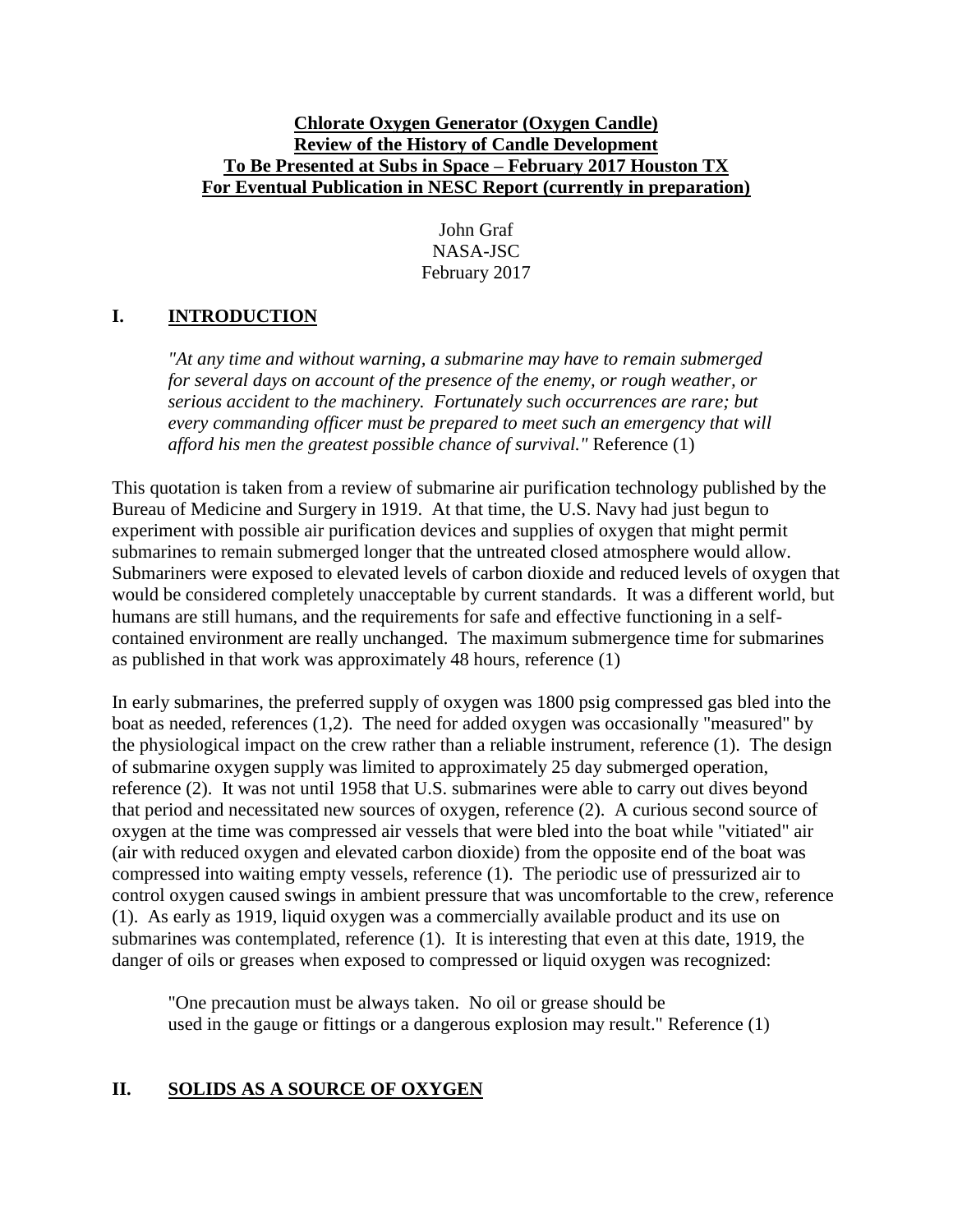As submarines were required to accomplish longer and longer submerged periods of operation, the need to manage normal and emergency life support supplies became a priority. Sodium chlorate candles are a very efficient means of storing oxygen with a mass of oxygen per unit of volume greater than compressed oxygen (unless the pressure is above roughly 4,000 psig), reference (5). The volume efficiency of candles is almost equal to that of liquid oxygen without the dangers and equipment issues of cryogenic storage, references (3 and 8). These devices are known by several names: Oxygen Candles, Chlorate Candles, SCOG (either Solid Chemical Oxygen Generator or Self-Contained Oxygen Generator) and SFOG (pronounced "S-FOG," Solid Fuel Oxygen Generator).

The use of chlorates or perchlorates as sources of oxygen dates from at least 1930 when emergency oxygen supplies manufactured in Berlin for miners were described, references (4 and 5). During World War II, the Japanese introduced a chemical oxygen generator for aircraft pilot use. Both of those devices had serious shortcomings because they generated oxygen contaminated with excessive amounts of chlorine and carbon monoxide, references (4 and 5). The early Japanese candles actually used carbon as the sacrificial energy source leading to much higher amounts of carbon monoxide and dioxide being produced, reference (4). By 1945, sodium chlorate oxygen candles had been improved and had been tested aboard the USS Sailfish, reference (3). The candles were developed in part at the Naval Research Laboratory (NRL), reference (4) and the Oldbury Electro-Chemical Corporation, references (4 and 5) and were considered as a supplementary oxygen supply to the high-pressure oxygen banks, reference (3). Mine Safety Appliances Company worked on developing efficient manufacturing processes and development of a suitable burning apparatus and ignition method, reference (4). These "candles" were very much like those still in use today being a mixture of primarily sodium chlorate, iron powder, barium peroxide and glass fiber binder. The advent of the nuclear-powered submarine provided sufficient electrical power to make production of oxygen by water electrolysis the ideal source of oxygen, reference (3). Chlorate candles remained as an alternative or emergency source of breathing oxygen, reference (5).

The early potassium chlorate candles from Japan and Germany were deemed by the U.S. Navy as not suitable for military use because they generated oxygen contaminated with excessive amounts of chlorine and carbon monoxide, reference (4). The work by NRL and Oldbury Electro-Chemical identified barium peroxide as an effective chlorine scavenger. Approximately 4%wt barium peroxide was added to the candle mixture and greatly reduced the chlorine output, reference (4). Carbon monoxide is greatly reduced by careful use of purified carbon free iron as the fuel, reference (5). The U.S. Navy pursued the use of sodium chlorate in the place of potassium chlorate since it produces a higher yield (on mass basis) of oxygen and functions at lower temperatures.

### **III. CHEMICALS AND CHEMISTRY OF SOLID OXYGEN SOURCES**

The most common commercial and military chemical oxygen generating candles are primarily composed of sodium chlorate, NaClO<sub>3</sub>. This material melts at approximately  $248^{\circ}C$  (478 $^{\circ}F$ ) and decomposes at  $478^{\circ}C (892^{\circ}F)$ , reference (8). Other chemicals occasionally used or mixed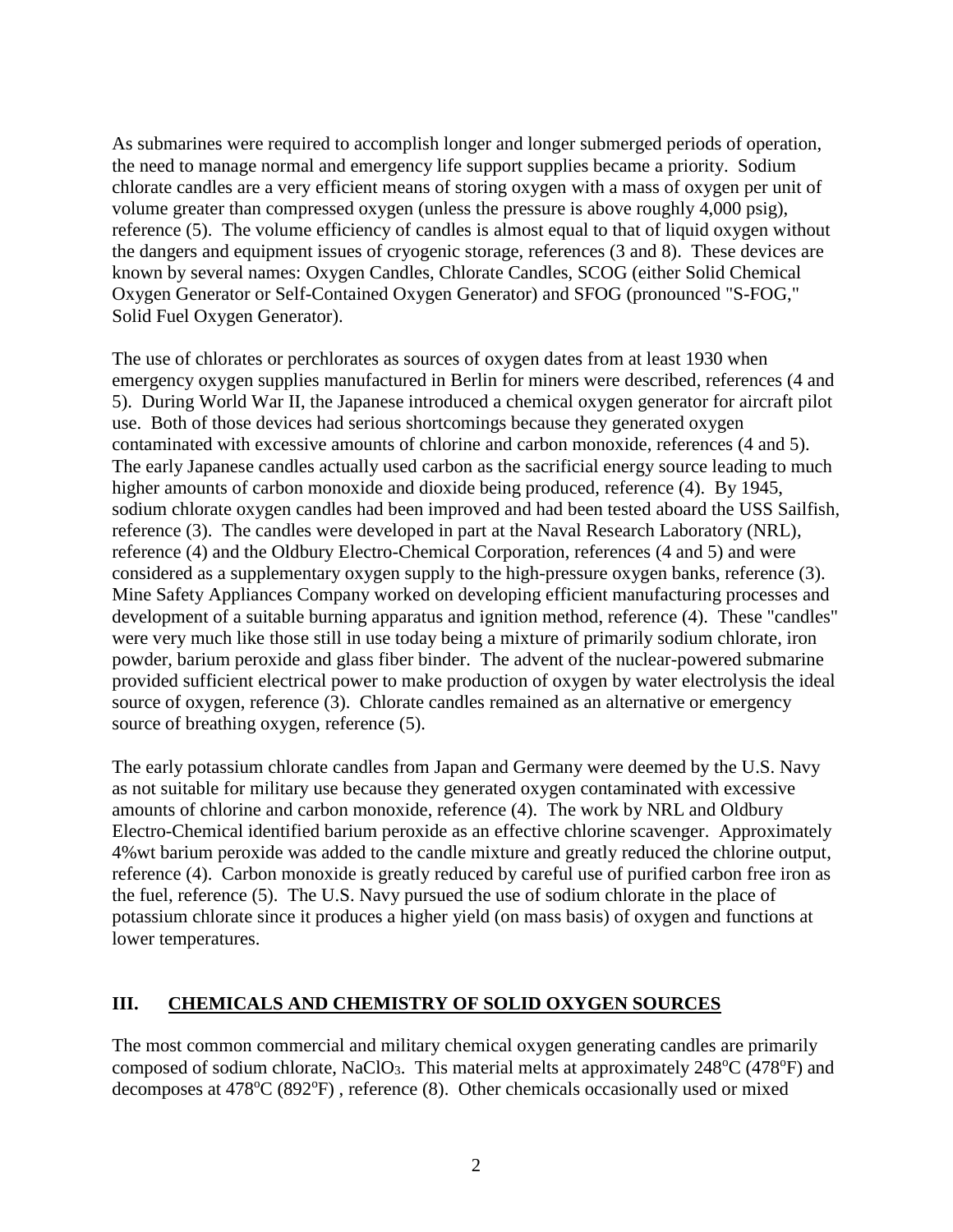together are sodium perchlorate (NaClO<sub>4</sub>), potassium chlorate (KClO<sub>3</sub>), potassium perchlorate (KClO4), lithium chlorate (LiClO3), and lithium perchlorate (LiClO4), reference (8). Table 1 lists the most common materials that have been or could be used as a source of chemically generated oxygen along with their melting and decomposition temperatures.

The release of oxygen from either chlorates or perchlorates requires raising the material to substantial temperatures. The reactions are generally exothermic, but an additional energy source is generally required to form a sustained reaction. Increasing the reaction temperature increases the rate of oxygen production, reference (4).

| Table 1. Dasie Unenneal Data für Most Common Dources of Unenneal Oxygen |                    |        |                |                                    |                                    |
|-------------------------------------------------------------------------|--------------------|--------|----------------|------------------------------------|------------------------------------|
| Name                                                                    | Formula            | Weight | $%$ oxygen $*$ | T melt**                           | **<br>T decomp                     |
| Sodium<br>chlorate                                                      | NaClO <sub>3</sub> | 106.4  | 45%            | $248^{\circ}$ C<br>$261^{\circ}$ C | 478°C                              |
| Sodium<br>perchlorate                                                   | NaClO <sub>4</sub> | 122.4  | 52%            | $266^{\circ}$ C<br>$471^{\circ}$ C | 480°C<br>482°C                     |
| Potassium<br>chlorate                                                   | KClO <sub>3</sub>  | 122.5  | 39%            | 368°C<br>357°C                     | $400^{\circ}$ C                    |
| Potassium<br>perchlorate                                                | KClO <sub>4</sub>  | 138.5  | 46%            | 525°C<br>588°C                     | $400^{\circ}$ C ***                |
| Lithium<br>chlorate                                                     | LiClO <sub>3</sub> | 90.4   | 53%            | $129^{\circ}$ C                    | $270^{\circ}$ C                    |
| Lithium<br>perchlorate                                                  | LiClO <sub>4</sub> | 106.4  | 60%            | $236^{\circ}$ C<br>247°C           | $430^{\circ}$ C<br>$410^{\circ}$ C |

**Table 1. Basic Chemical Data for Most Common Sources of Chemical Oxygen**

\* Percentage by mass based on a molecular weight calculation.

\*\* From references 6, 7 and 8. Multiple valves from different sources.

\*\*\* Decomposition occurs before solid melts.

|  |  |  |  |  | Table 2. Standard Heat of Formation and Heat of Reaction for Oxygen Production |
|--|--|--|--|--|--------------------------------------------------------------------------------|
|--|--|--|--|--|--------------------------------------------------------------------------------|

| Name                   | Reaction (one mole reactant)       | $\Delta Hf^{\circ}$<br>$(reactant)^*$ | $\Delta Hf^{\circ}$<br>(chloride) | $\Delta Hr^{\rm o}$<br>$(kJ/mole)$ ** |
|------------------------|------------------------------------|---------------------------------------|-----------------------------------|---------------------------------------|
| Sodium chlorate        | $NaClO3 \rightarrow NaCl + 3/2 O2$ | $-366$ ***                            | $-411$                            | $-45$                                 |
|                        |                                    | $[-358]$                              | $[-409]$                          | $[-51]$                               |
| Sodium                 | $NaClO4 \rightarrow NaCl + 2 O2$   | $-383$                                | $-411$                            | $-28$                                 |
| perchlorate            |                                    | $[-384]$                              | $[-409]$                          | $[-25]$                               |
| Potassium              | $KClO3 \rightarrow KCl + 3/2 O2$   | - 398                                 | $-436$                            | $-38$                                 |
| chlorate               |                                    |                                       | $[-435]$                          | $[-37]$                               |
| Potassium              | $KClO4 \rightarrow KCl + 2 O2$     | $-433$                                | $-436$                            | $-3$                                  |
| perchlorate            |                                    | [- 430]                               | $[-435]$                          | $[-5]$                                |
| Lithium chlorate       | $LiClO3 \rightarrow LiCl + 3/2 O2$ | ****                                  | $-409$                            | ****                                  |
| Lithium<br>perchlorate | $LiClO4 \rightarrow LiCl + 2 O2$   | $-381$<br>$[-380]$                    | $-409$                            | $-28$<br>[- 29]                       |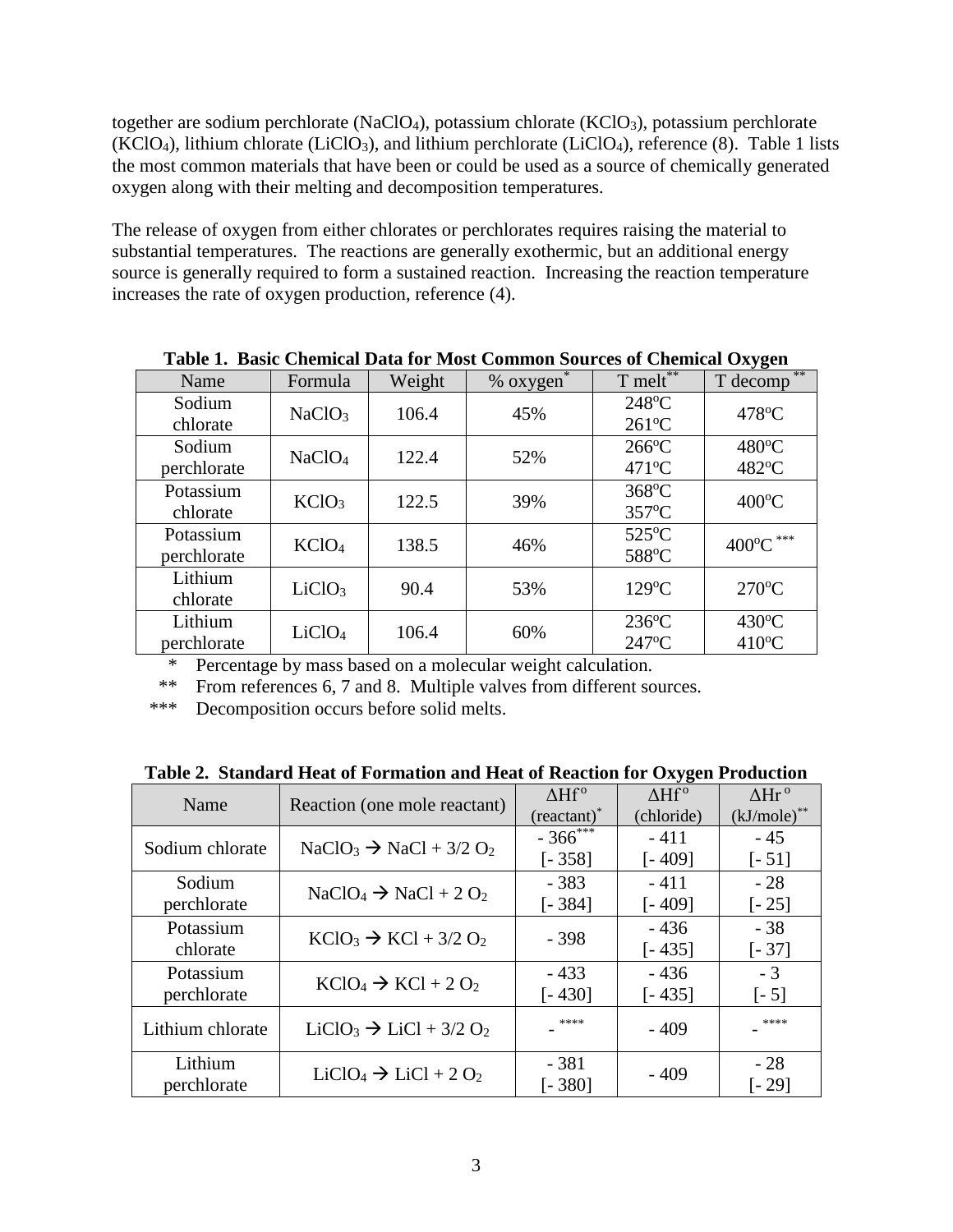- \* Standard Heats of Formation from reference (6) in units of Kilojoules per gram-mole, and compared favorably with values from reference (9) in brackets.
- \*\* Standard Heat of Reaction calculated based on balanced equation. (Standard Heat of Formation for  $O_2$  in gaseous state is defined as 0.0.)
- \*\*\* Negative heat of reaction indicates an exothermic (heat given off) reaction.
- \*\*\*\* Heat of formation for lithium chlorate not found, heat of reaction not determined.

**Table 3. Standard Heat of Formation and Heat of Reaction for Iron Reactions**

| Reaction (one mole reactant)                                               | $\Delta Hf^{\circ}$ | $\Lambda Hr^0$  | $\Lambda$ Hr <sup>o</sup> |
|----------------------------------------------------------------------------|---------------------|-----------------|---------------------------|
|                                                                            | (Iron oxide) $*$    | (per mole iron) | (per gram iron)           |
| Fe + $1/2$ O <sub>2</sub> $\rightarrow$ FeO                                | $-272$ **           | $-272$ ***      | $-4.87$                   |
| Fe + $3/2$ O <sub>2</sub> $\rightarrow$ 1/2 Fe <sub>2</sub> O <sub>3</sub> | -824                | $-412$          | $-7.38$                   |
| Fe + 2/3 O <sub>2</sub> $\rightarrow$ 1/3 Fe <sub>3</sub> O <sub>4</sub>   | $-1118$             | $-373$          | $-6.68$                   |

<sup>\*</sup> Standard Heat of Formation from reference (6) in units of Kilojoules per gram-mole.

\*\* Standard Heat of Reaction calculated based on balanced equation. (Standard Heat of Formation for  $O_2$  in gaseous state is defined as 0.0.)

\*\*\* Negative heat of reaction indicates an exothermic (heat given off) reaction.

Early studies measured the heat produced to be approximately 200 calories released per gram of candle mixture, references (4 and 8). Those tests were preformed on small candle sample of similar composition to current candles. That value coverts to approximately the 9,500 BTU per candle given in the Atmosphere Control Manual, reference (10). The second source of the 200 calorie value, reference (8), also stated that iron burning candles generate approximately  $3.7 \times 10^6$ Joules/m<sup>3</sup> of oxygen produced. That value converts to approximately 11,000 BTU for a 115 SCF oxygen candle. Based on the approximate value of the numbers, the values of 200 calories per gram of candle and  $3.7x10^6$  Joules/m<sup>3</sup> of oxygen can be considered as in agreement.

The actual temperature of the reaction zone varies somewhat from reference to reference. Typical values given range from  $538^{\circ}$ C, reference (8), to  $700^{\circ}$ C -800  $^{\circ}$ C, reference (5) to  $800^{\circ}$ C -900 °C, reference (11). The generally accepted value is approximately 500-600 °C. The higher values sometimes for higher percentages of iron in the ignition zone. A video provided by Molecular Products, reference (12) shows the ignition and burning of a small candle. The top zones of the candle with high iron content are clearly red hot, while the "normal" zone does not appear red indicating a lower temperature. The larger the diameter of a candle increases the internal temperatures due to lower heat transfer. The maximum temperature measured at the reacting from ranged from 740 °C for a 4.1 cm diameter one to 802 °C for an 11.1 cm candle, reference (4). Candle material transfers heat poorly. Un-insulated candles burned in open air produced a temperature of over  $700^{\circ}$ C at the burning front, but were below  $100^{\circ}$ C just 10 millimeters (0.4 inches) from the front, reference (4).

Measurement of actual oxygen production for a candle indicate that approximately 94% of the potential theoretical oxygen bound in the chlorate is released by the candle, reference (4). The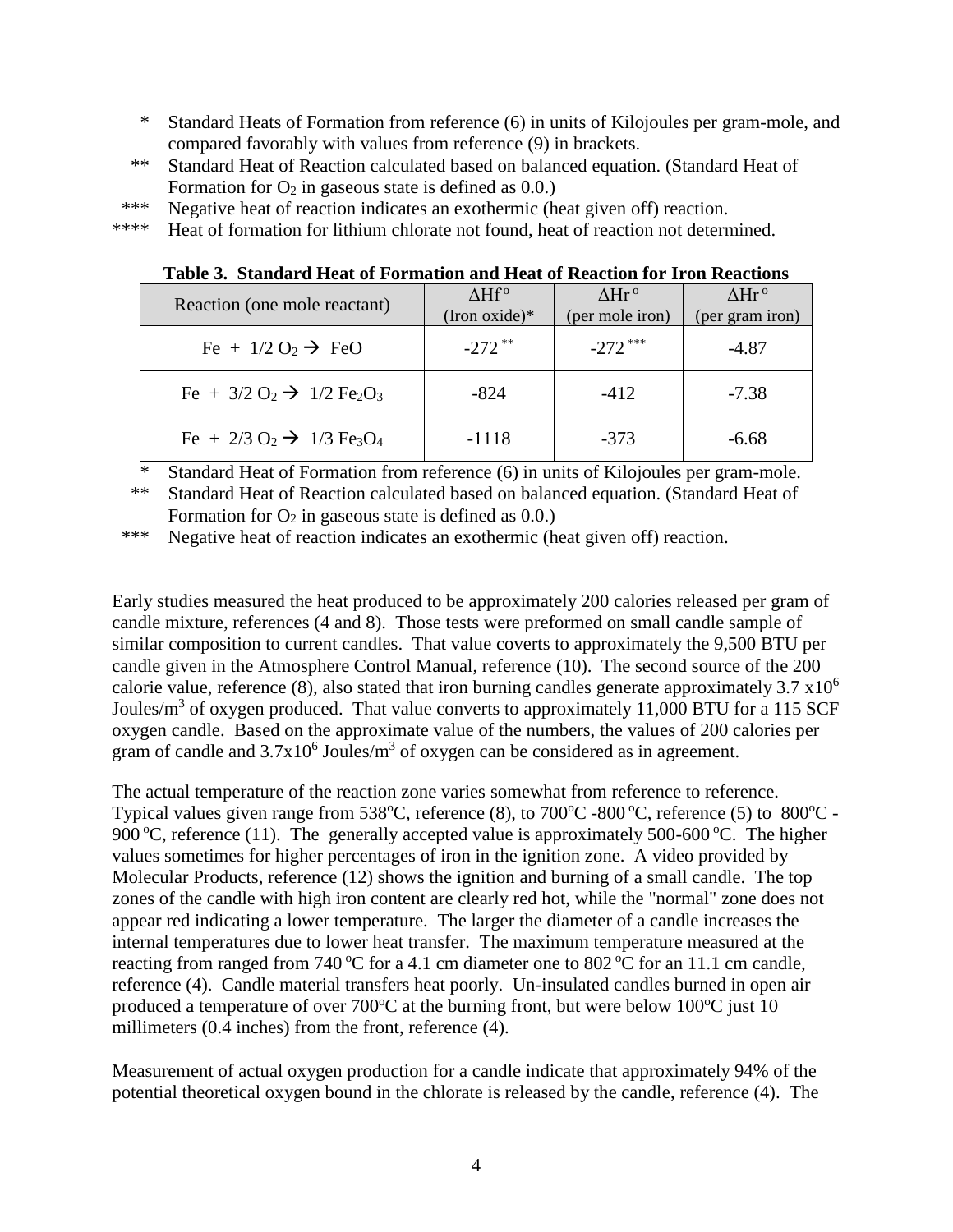theoretical fraction of oxygen that should be removed by the oxidation of the 10%wt iron powder is 12%. This would leave 88% of the available oxygen for delivery. This discrepancy (94% measured verses 88% theoretical) implies that either the iron is converting to FeO rather than  $Fe<sub>2</sub>O<sub>3</sub>$  or  $Fe<sub>3</sub>O<sub>4</sub>$  or only part of the iron is reacting. Tests have shown that one third to one half of the available iron is not reacted as indicated by the residual being magnetic, reference (4). Additional iron beyond approximately 10% by weight does not further decrease the amount of oxygen released indicating that the additional iron is not reacting at all.

There is, however, a lower limit to the amount of iron needed to insure a continued candle burn. This amount is strongly dependant on the geometry of the candle and the resulting heat loss to the surroundings relative to heat generation rate, reference (4). For a candle of similar geometry to the current Navy candle, 2, reference (8) to 5%wt, reference (4) reduced iron powder is approximately the minimum that permits continued combustion.

### **IV. IMPURITIES IN OXYGEN PRODUCT**

Because of the presence of some carbon in the iron (or steel fibers) both carbon dioxide and carbon monoxide are formed. The use of reduced iron powder as opposed to steel wool lowers the amount of both carbon gases. Early US furnaces were equipped with Hopcalite filters to convert the more hazardous carbon monoxide to carbon dioxide, reference (5). The current British SCOGs have an internal Hopcalite (Moleculite) filter, reference (12). Hopcalite acts as a catalyst for the carbon monoxide conversion and is not consumed in use.

Residual water, references (8, 13,14, and 15) from manufacturing can lead to formation of hypochlorous acid (HOCl), reference (11) or  $Cl_2$  or  $ClO_2$ , reference (8). The use of asbestos as the binder generated higher levels of chlorine in the exhaust, references (5 and 14). The effect of the asbestos was attributed to "water of crystallization" in the asbestos, reference (5). Those chlorine producing side reactions become more serious as the reaction temperature increases, reference (8). The chlorine appears to be generated in the candle interior where the temperature is highest and gas species may be trapped briefly before escaping, reference (14). A small amount (3%wt -5%wt) of barium peroxide is added to the candle mixture as a scavenger for HOCl and free chlorine that appears to be generated by the formation of  $Na<sub>2</sub>O$  in a minor side reaction, references (8 and 14). While performing this function, the barium peroxide releases additional oxygen, reference (4) and heat, reference (14). Internal candle temperature measurements have shown that the presence of barium peroxide increases the candle internal temperature and thereby increases the rate of oxygen production, reference (4). Early oxygen candles with approximately 5% barium peroxide from MSA produced an average of 5 ppm chlorine over their entire burn, reference (5). This value was derived by averaging gas detector tube readings taken periodically during the candle burn. The detector tubes were difficult to use since the indicator color tended to become bleached and difficult to interpret indicating the possible presence of chlorine-oxygen compounds, reference (5). The Hopcalite filter for carbon monoxide treatment also was found to remove chlorine, reference (5). Hopcalite irreversibly absorbs the chlorine and will become steadily less active toward both chlorine and carbon monoxide over time. Cobalt hydroxide  $(Co(OH)_2)$  has been tested and shown to be effective as a possible replacement for barium peroxide, reference (8).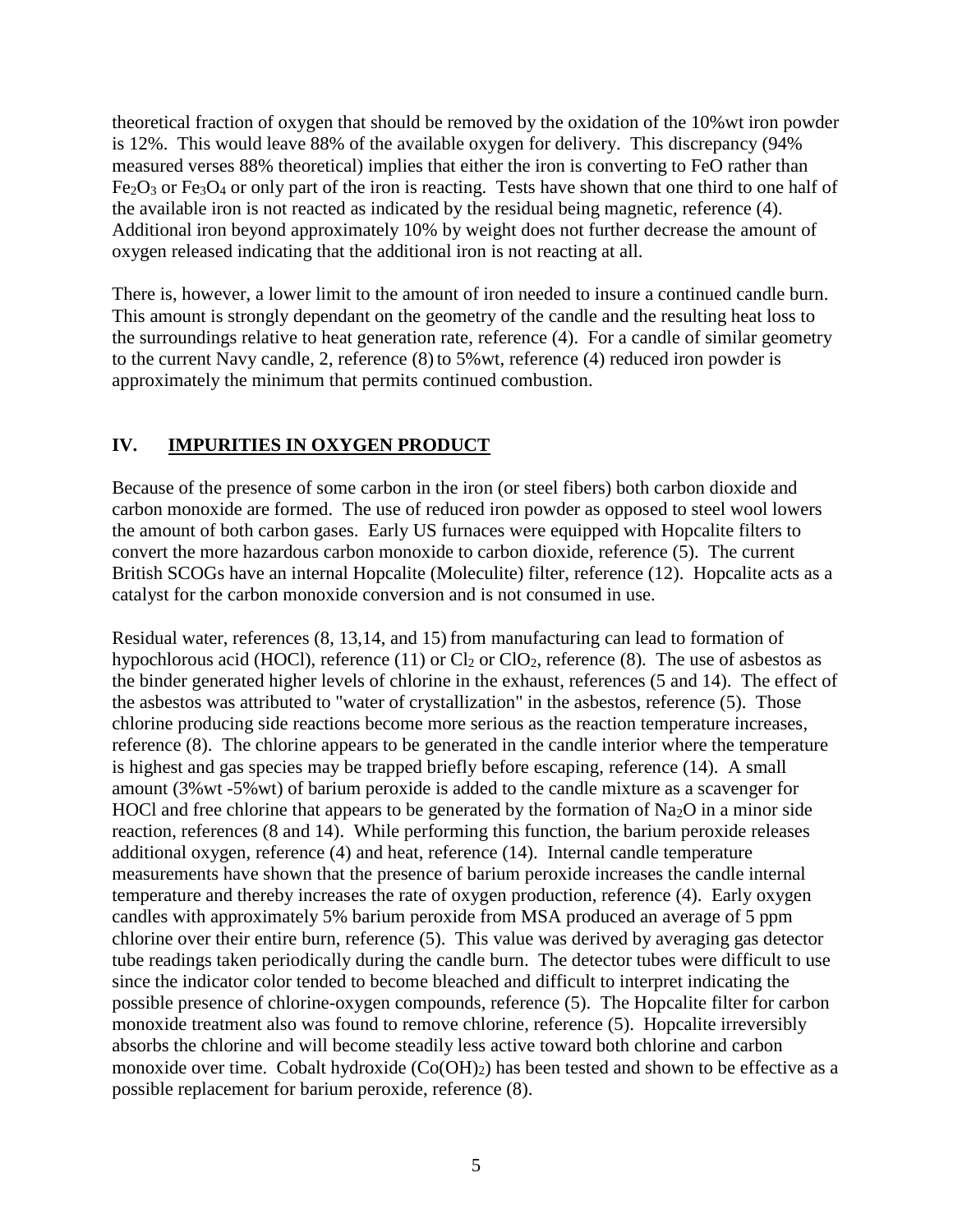For the application of the oxygen candle to the submarine where the oxygen is diluted throughout the vessel, the levels of carbon monoxide and chlorine (all species together) are not a hazard at the levels normally generated by candles, reference (11). The current specification for US Navy candles, reference (16), places a limit of 25 ppm carbon monoxide and 2.5 ppm chlorine (all species) averaged over the entire burn. A significant portion of both impurities are generated during the ignition phase or first 5 minutes, references (11 and 17). Typical peak levels of impurities seen during ignition are 150 (reference 17) - 250 (reference (11) ppm carbon monoxide and 20 (reference 11) - 30 (reference 17) ppm  $Cl_2$ . The use of solid chemical oxygen generators that directly feed personnel (emergency oxygen supply in airplanes) must filter the oxygen since it is breathed directly by the user.

## **V. METAL OXIDES AS CATALYSTS.**

It has been long known that the presence of various metal oxides function as catalysts for the decomposition reaction, reference (4). A catalyst would lower the reaction temperature for releasing oxygen and could lower the amount of iron fuel needed. Lower iron amounts would permit additional oxygen to be produced by the candle. A lower temperature candle would be inherently safer and most likely generate lower amounts of chlorine contaminant, reference (8). A goal has long been to develop a no-fuel candle that uses the small exothermic heat from the decomposition reaction and careful management of heat loss to eliminate the need for metal fuel. The metal compounds (oxides, sulfates, chlorides in various cases) identified include manganese, references (8, 11, 20, 24, 25, 26, and 27), copper, references (8, 11, 24, 25, 26 and 27), cobalt, references (8, 23, 24, 26, 27 and 28), nickel, references (8, 24, 25, 26, 27, 28), chromium, references (24 and 26) and tin, reference (28). Some of these metals (especially tin, nickel and cobalt can serve as a fuel (starting in the pure state) and catalyst removing the need for the iron. Iron itself is known to act as a catalyst decreasing the decomposition temperature compared with heated pure sodium chlorate.

The presence of these catalytic metal compounds caused the chlorate mixture to give off its oxygen at lowered temperatures. Generally, these experiments were performed by Thermogravimetric analysis in which the mass of a sample is continuously measured as the temperature is raised. The samples were mixtures of sodium chlorate (or other chlorate or perchlorate) and the metal compound (not the pure metal). The data showed the temperatures when the mass decreased due to oxygen production. Consistently, cobalt compounds produced the most significant decrease in temperature. As an example,  $3.0\%$  wt Co<sub>3</sub>O<sub>4</sub> and sodium chlorate decomposed in the temperature range  $240^{\circ}$ C to  $260^{\circ}$ C, while a similar mixture with iron oxide decomposed in the range 300 $^{\circ}$ C to 380 $^{\circ}$ C and pure sodium chlorate 520 $^{\circ}$ C to 580 $^{\circ}$ C, reference (26). At least two patents have been issued for a cobalt catalyzed oxygen generator, references (22 and 23).

### **VI. MANUFACTURING PROCESSES**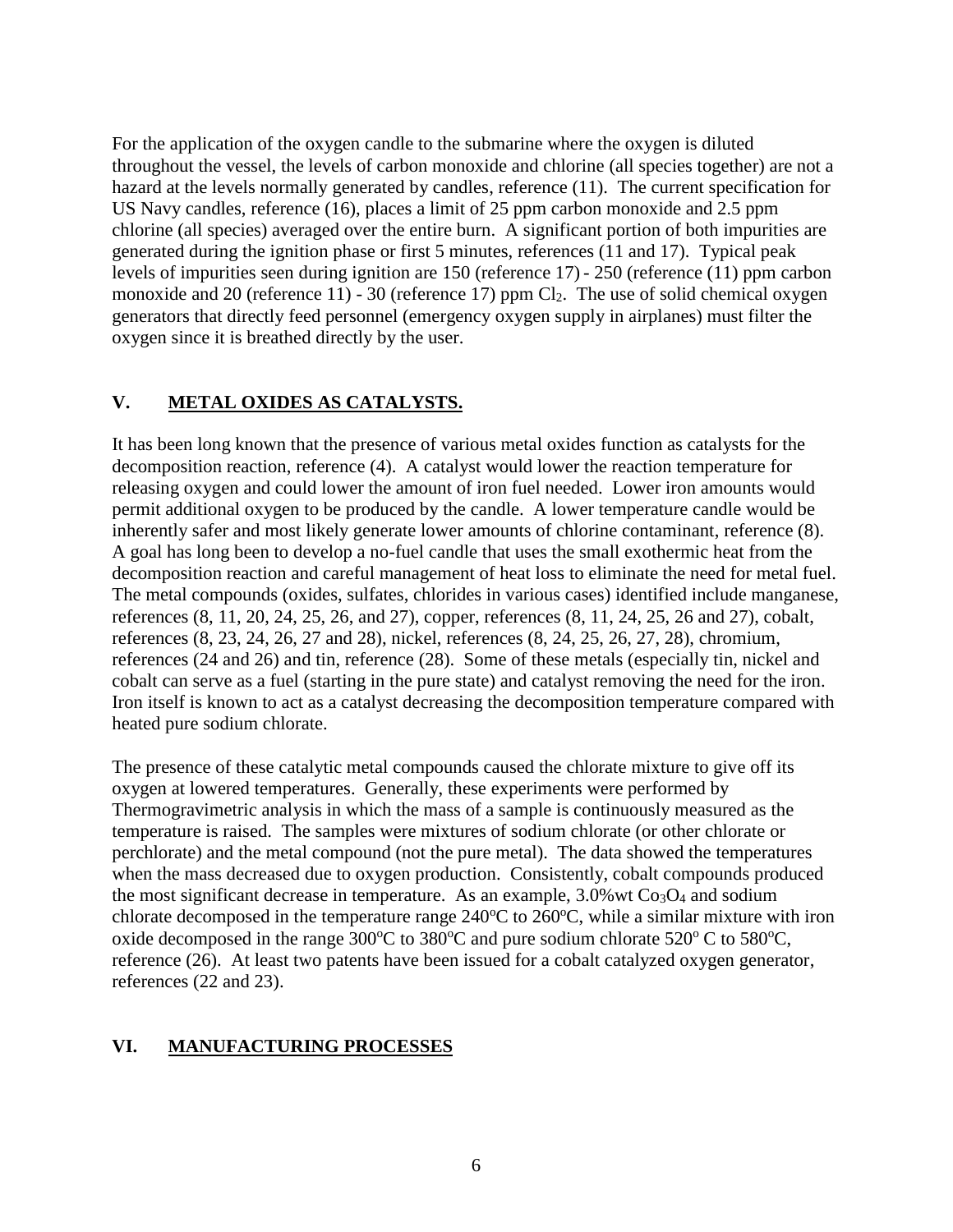The candle manufacturing process involved thoroughly mixing the dry ingredients, moistening with 1.5% wt, reference (8) to 3% wt, reference (13) to 5% wt, reference (3) water and pressing with a high pressure ram. The higher the ram pressure the higher the final candle density. NRL performed tests from 5,000 to 24,000 psi. From 5,000 to 12,000 psig the density of the candle rose from 2.1 to 2.27 g/ml (an 8% increase). Increasing to 24,000 psig yielded a density of 2.4 g/ml (a further 6% increase), reference (13). The theoretical density of the sodium chlorate is approximately 2.7 g/ml. In order to remove water, the candles had to be heated throughout, without raising the exterior temperature too high. The original manufacturing process dried the molded candle  $100^{\circ}$ C, reference (4). The poor heat transfer within the candle led to long drying times of up to eight days, reference (14). Drying at  $235^{\circ}$ C also caused roughly 25% of the barium peroxide to give off oxygen. This is not thought to be a decomposition reaction, but a reaction between the barium peroxide and water forming barium hydroxide, reference (14). This small loss of oxygen is trivial compared with total candle capacity, and should also not inhibit the function of the barium in removing chlorine. A maximum oven temperature of  $240^{\circ}$ C is recommended, reference (14).

A second manufacturing process involving heating the initial mixture was proposed by Naval Research Laboratory (NRL), references (4, 5, 11, 13, 14, 15 and 21). The NRL process involved melting and casting or softening followed by pressing the semi-molten material into the final shape. The casting process yielded higher density material (23 lb for the cast candle versus 21.5 lb per pressed candle 6 inches diameter x 10 length) and reduced CO emission, reference (5). Softening at higher temperature allowed dense candle production at reduced pressures. At  $225^{\circ}$ C, a pressure of 10,000 psig was used, while at  $240^{\circ}$ C, only 5000 psig was needed, reference (14). Candles manufactured by either casting or hot pressing must be cooled slowly to avoid cracking of the finished product, references (11, 14). At  $225^{\circ}$ C, candles nearly at the theoretical density could be formed, reference (13).

Heating the candle material proved time consuming due to poor heat transfer through the material and the necessity of using a low temperature heat source to avoid any decomposition. Naval Research Laboratory developed a process of heating a preformed candle by a radiofrequency coil mounted around a formed candle, references (11, 14 and 21). The radio energy coupled with the iron/steel fibers in the candle mixture. Iron powder did not absorb the radio energy efficiently, references (11, 14 and 21). Hot spots within the candle as it was being heated caused gas bubbles (probably oxygen) to form and be trapped leading to inconsistent oxygen generation when burning, reference (11).

Mine Safety Appliances Company found that the casting method was difficult to scale up to industrial quantities preferring to use the pressing method, references (5 and 13). One issue was that the metal powder or fibers clumped together in the melted material and also tended to sink through the material while being cast, reference (8). The clumping of the iron in molten chlorate could be addressed by adding small amounts of potassium chlorate, references (11 and 15). The high temperatures necessary for highest density product also lead to some decomposition of the material (bubbles forming). It was observed that a small addition (0.5%wt) of sodium perchlorate dramatically decreased the bubble formation, reference (14).

Currently, both manufacturers of Navy candles continue to use the wet high-pressure process.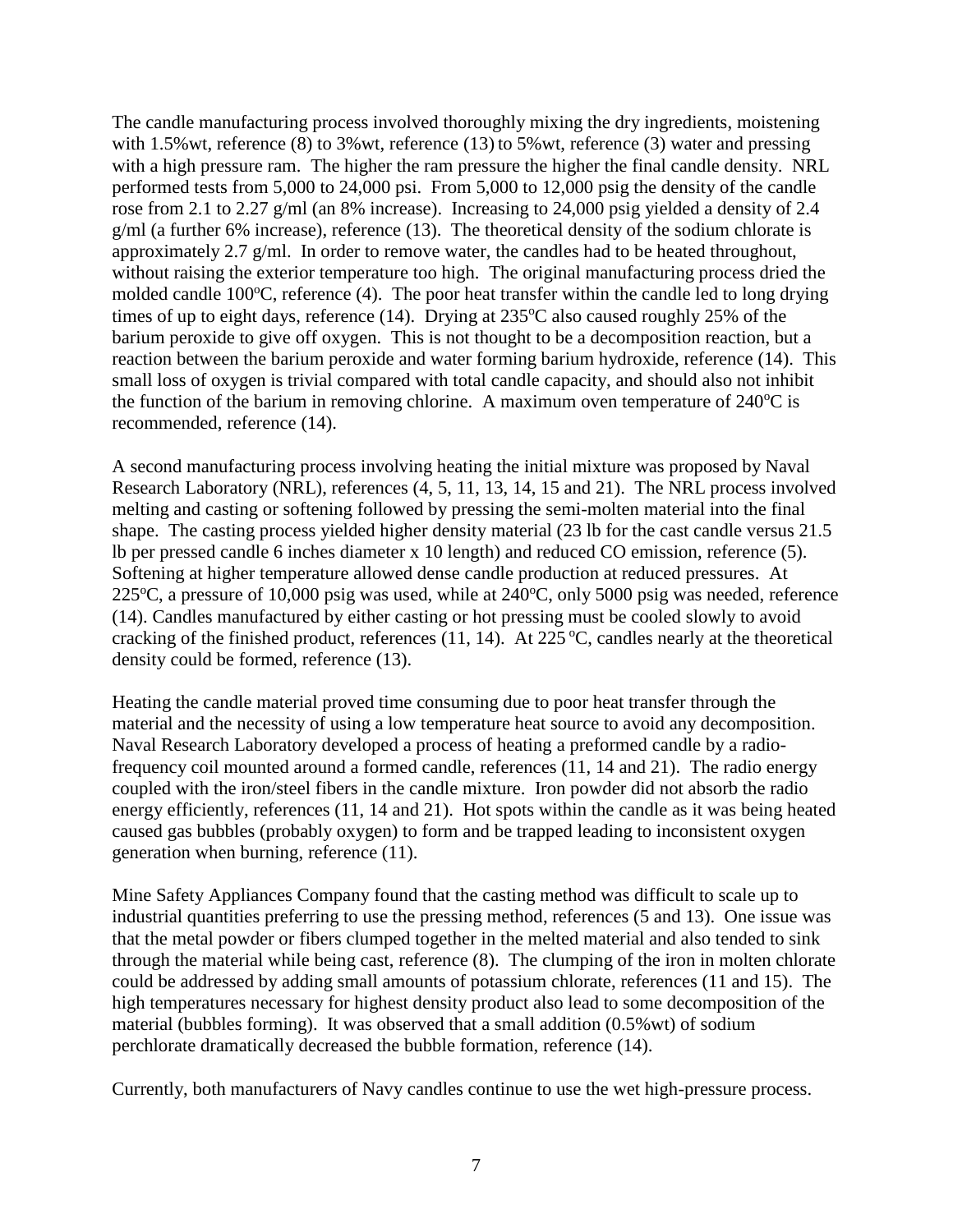### **VII. BINDER ADDITIVE**

Since the chlorate material melts during the reaction, some inert material must be added to the candle to preserve its shape during use and as the clinker cools. Early candles used thermally stable asbestos fibers, reference (5). Due to concerns about the health effects in manufacturing and use, asbestos was replaced with steel wool or glass fibers. The presence of glass fibers helps the cooling clinker to maintain its shape and avoid cracking, reference (4). The older asbestos fibers, in addition to being a health and safety concern for all involves with candles, appears to increase the amount of chlorine generated, reference (8). Steel wool worked well, but contributed to the CO and CO<sup>2</sup> released since steels contain approximately 6% elemental carbon, reference (5). The current use of glass fibers provides the physical stability without increasing CO production.

### **VIII. IGNITION OF CANDLES, CURRENT PRACTICE**

The ignition of the candles is aided by a high concentration of iron in an ignition section. The proportion of reduced iron in that zone is 20%wt, reference (4), to 30%wt, reference (8). Some candles also incorporate an elevated iron "booster" section at the top of the candle surrounding the ignition section with. This booster section serves to evenly ignite the cross section of the candle.

### A. Red Phosphorous nail

Ignition by the red phosphorus tipped nail was employed as early as 1950, reference (4). The igniter "match" is a six inch long, nine gauge (approximately 5/32 inch diameter shaft) foundry nail. The head of such a nail is approximately 1/2 inch in diameter. The nail head is coated with red phosphorous by painting or dipping the head with phosphorus dissolved in a mixture of glue and acetone, reference (5).

The phosphorous igniter was found to be reliable at room temperature. For aircraft devices, the phosphorous proved to be inconsistent at low temperatures  $(-50^{\circ}C)$ , reference (4). A percussive igniter was developed for aircraft use that supplied approximately "800 calories of hot gas" to the candle igniter section, reference (4).

The prior version of the U.S. specification (drawing) for the chlorate candle specified that the igniter nail should have less than 0.1 grams of red phosphorous, reference (29). The potential for that statement to allow too little phosphorous to be applied was addressed in the current specification that gives a range of 0.04 to 0.1 grams of phosphorus, reference (16). The lower limit of 0.04 grams was computed on the basis of the heat of reaction of phosphorus forming P2O<sup>5</sup> calculated to be -23.74 kilo-Joules/gram Phosphorus. The amount of heat needed was estimated as energy required to heat one cubic centimeter of candle mixture to the melting point, melting it and raising it to the decomposition temperature of pure sodium chlorate. The required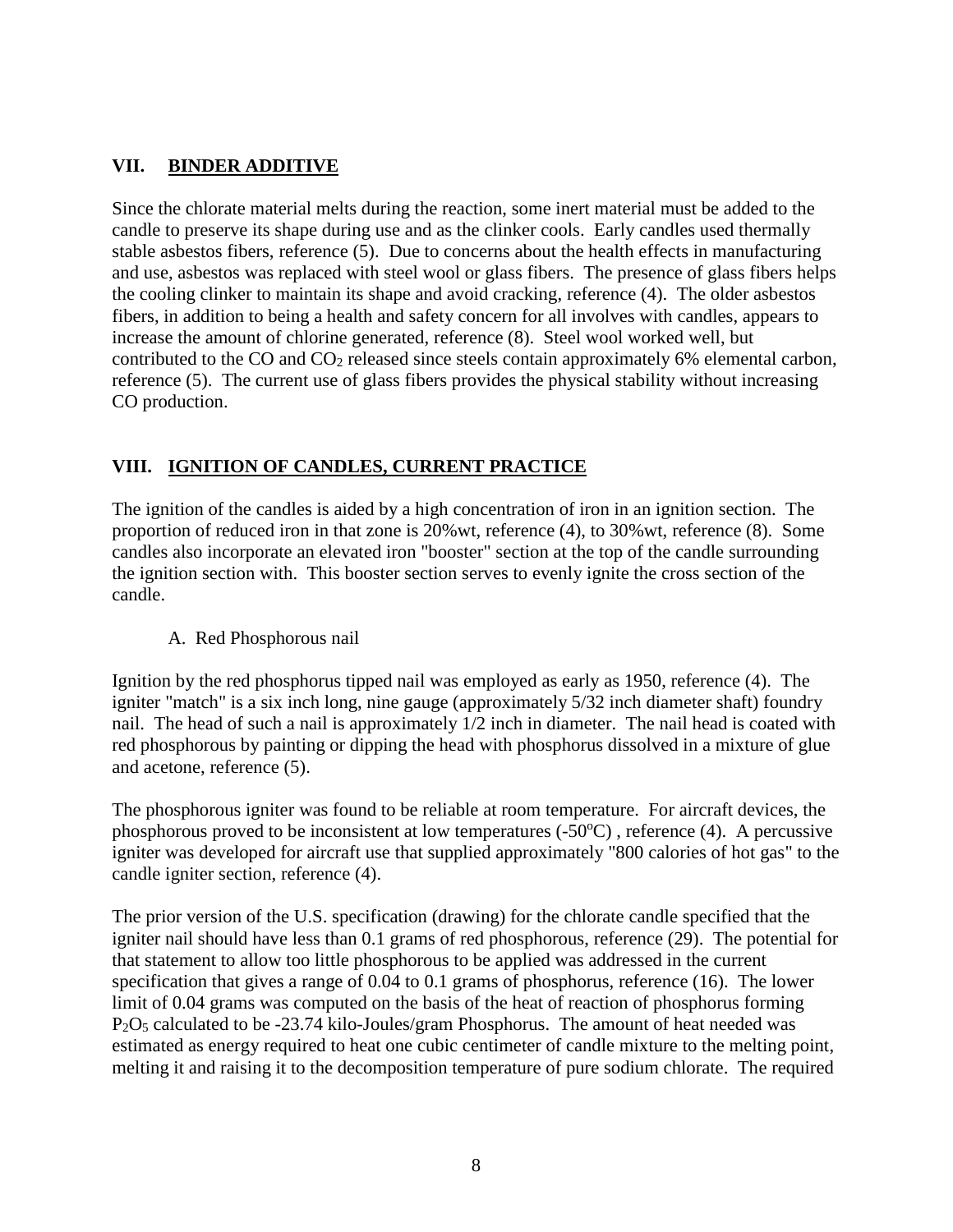energy was estimated to be approximately 1000 joules leading to a requirement of 0.042 grams of red phosphorous.

B. Cartridge, Standard 0.410 Bore

The British (and Canadian) self-contained oxygen generator (SCOG) utilizes a bullet-less 0.410 bore cartridge and striker. The burning debris from the cartridge impacts the ignition end of the candle, or "brick," and begins the burn. NASA measured the production of some NOx from this device, reference (30).

C. Thermite

NASA utilizes a similar self-contained oxygen generator, the Solid Fuel Oxygen Generator (SFOG), on International Space Station. Because of the NOx emission measured with the cartridge igniter, they developed an igniter in the same cartridge that utilizes a mixture of aluminum and iron oxide powders. The cartridge primer, ignited by a physical strike, sets the exothermic reaction off. This type of igniter generated much lower amounts of NOx, reference (30).

# **IX. BRIEF HISTORY OF PROBLEMS**

# A. Burn Rate Irregularities

Candles were reported to burn at uneven rates, occasionally tripling their generation rate. This behavior is attributed to incomplete mixing of the iron powder into the bulk chlorate, reference (9).

# B. MIR fire

The Russian MIR space station carried a lithium perchlorate oxygen generator designated TGK. In 1997 one TGK unit failed having burned through the thin stainless steel wall. It is assumed that the stainless steel was actually burning in the high temperature oxygen stream. The fire continued for some 10-20 minutes until the generator was exhausted. NASA assisted the Russian Space Agency with the failure investigation.

The investigation concluded that the oxygen generator was probably contaminated during manufacture. The contaminant being either a hydrocarbon material or a fragment of the manufacturer's technician's chemical gloves reference (31). The fire of the stainless steel shell was due in part to its extreme thinness since thinner metals have been shown to be more flammable in elevated oxygen compatibility tests, reference (32).

C. ValuJet Flight 592

ValuJet Flight 592 crashed into the Florida Everglades in May, 1996. The cause of the crash and loss of all aboard was due to one or more expired airline oxygen generators accidently activating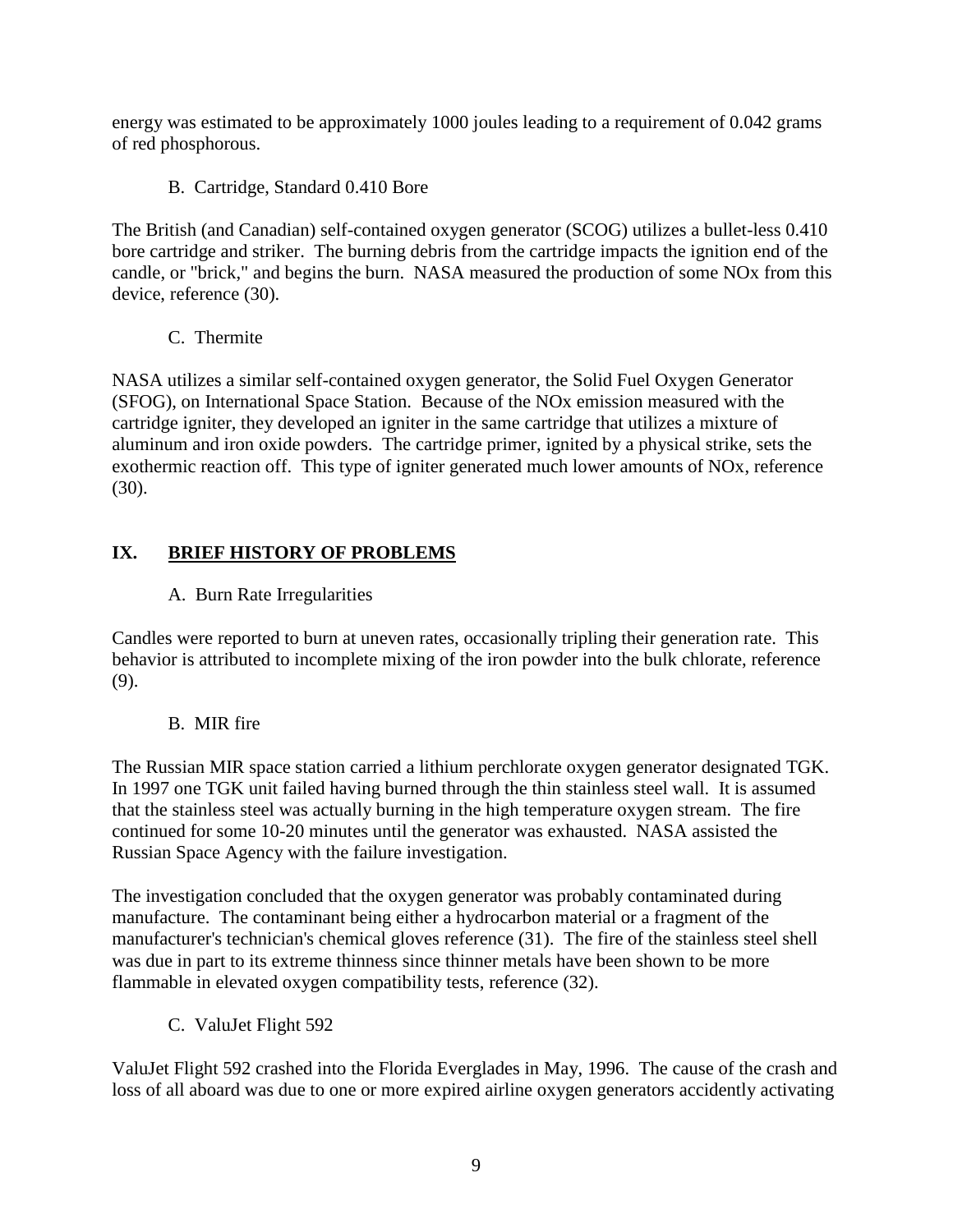in the cargo hold of the plane. The oxygen generators were expired (but not expended) units from another aircraft carried as cargo. New generators are required to have safety caps that preclude accident ignition. Those caps are removed when they are installed in an aircraft and the caps apparently disposed of since they are not placed generators when they are removed. The crew removing these expired ones did not have extra caps available to place on them. Therefore the generators were without their normal backup safety to prevent accidental ignition. Once ignited, the heat released by the generators and the oxygen enriched atmosphere lead to a rapidly spreading and intensely hot fire. The fire spread to the passenger compartment and cockpit and apparently destroyed the flight control mechanisms. Many changes were recommended by the accident investigation board including smoke detectors and fire suppression systems in cargo spaces, design of special heat resistant packaging for oxygen generators and not permitting transport of oxygen generators aboard passenger aircraft, reference (33).

D. USS Seawolf

Seawolf (SSN 575) experienced two "explosive" candle furnace fires in 1985. The report stated:

"The fires occurred approximately 15 minutes after ignition. The start of the first fire was accompanied by an explosion internal to the furnace. Five explosions occurred during the second fire. Both fires generated intense heat and heavy smoke resulting in zero visibility in the space. The flames in the second fire shot out from the bottom of the furnace, deflected off the deck plates and reached the compartment overhead." Reference (33)

The crew reported:

"The interior and exterior of the candle shipping/storage cans were clean. The candles had no discoloration or other apparent abnormality. The furnaces were clean and free of external contamination, having been in use for two days prior to the fires. The furnaces were of standard construction with the exception of the chimneys [*referring to candle basket*] which were manufactured by Mare Island Naval Shipyard of 078 mild steel." Reference (34)

The experiments by the Naval Research Laboratory showed that only hydrocarbon contamination could have caused the fire and pressure buildup as described by the crew. Although the crew reported no contamination, it was concluded that hydrocarbon contamination must have occurred. The mild steel basket was consumed in the fires, and NRL duplicated that result with their contaminated candle tests, reference (35).

E. HMS Tireless

The British submarine HMS Tireless experienced an explosion of a SCOG (Self-Contained Oxygen Generator) in March 2007 that resulted in the deaths of two seamen. NASA White Sands Test Facility offered to provide their expertise to evaluate the details of the explosion and to investigate the possible causes. The conclusions to the investigation were that the internal chlorate "brick" had become contaminated with hydrocarbon material. In addition, the brick was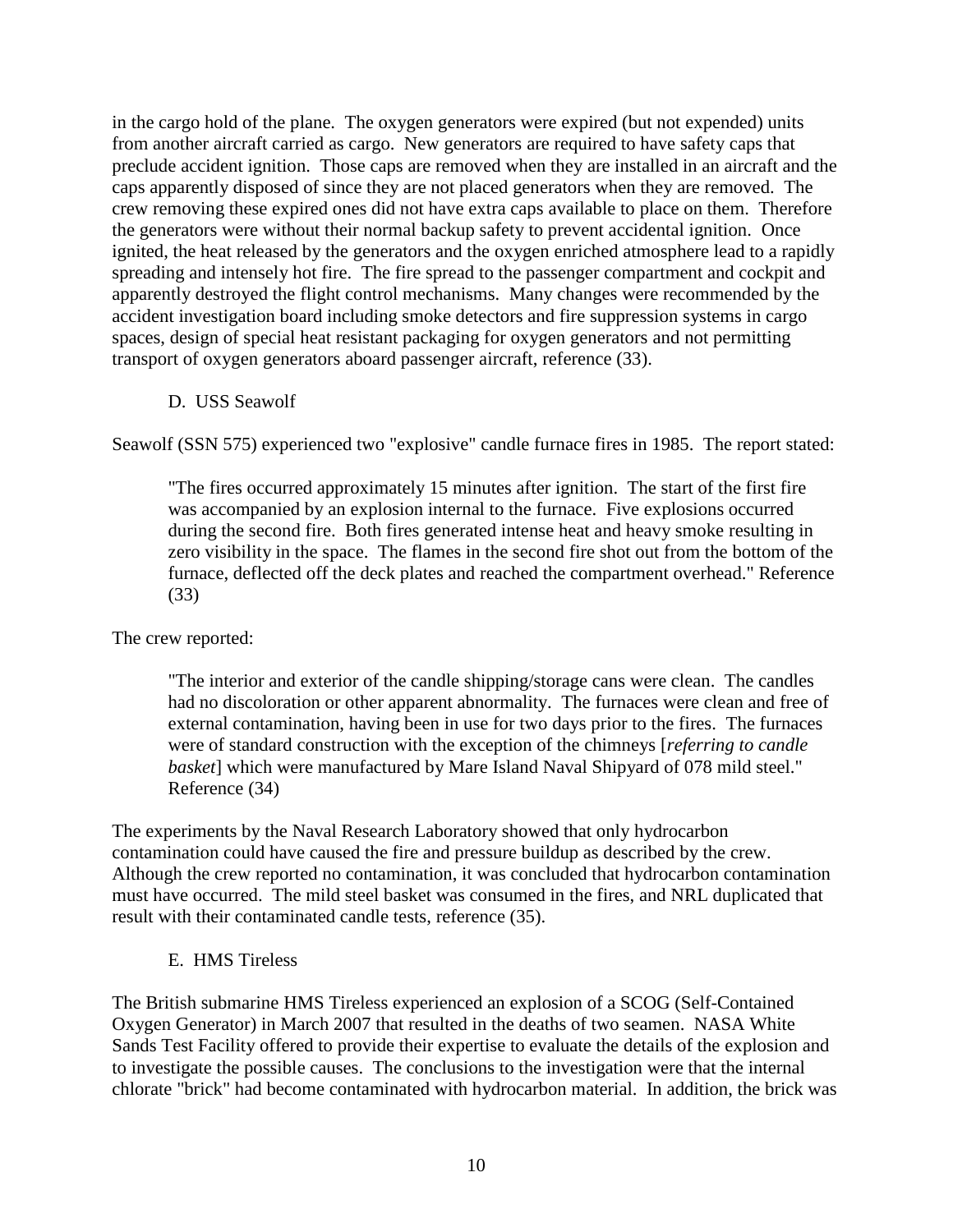probably cracked possibly due to rough handling. Investigation by the Royal Navy team showed that a large number of SCOGs were contaminated on the outside by various oils. In addition, the seal of the SCOG has been shown to leak if handled roughly. The crew of the Tireless and other submarines had reported that other SCOGs had exhibited swelling when burned, holes burning through the stainless steel SCOG wall, rattling sound while burning, and sparks or flames coming from oxygen outlet while burning, reference (36). NASA was able to substantially replicate the SCOG explosion, reference (37).

#### F. HrMs Bruinvis

Dutch submarine HrMs Bruinvis had a candle furnace over-pressure event in May 2007. The lid of the furnace blew open approximately 30 minutes after ignition. The operator reported that five candles had just been burned. He noticed that the pressure gage indicated "2.5 bar." The gage is graduated in bars above atmospheric pressure. A bar is equal to 14.5 psig, so the reading of 2.5 bar is equivalent to 36.2 psig. The operator watched as the pressure fell to "1 bar" (14.5 psig) and then left the space. The lid of the Dutch furnace is sealed with an o-ring fitted flange clamped with four bolts (each tightened with a hand wheel). Two of the bolts were broken and two bent. The Molecular Products report issued by Mr. David Baines, reference (38), concluded that the salt coated filters caused sufficient backpressure to force the lid open. The Dutch furnace uses two filters similar to the U.S. design, but mounted outside the furnace and piped so that the salt collects on the inside. The filters on this furnace did show significant salt layers, reference (38).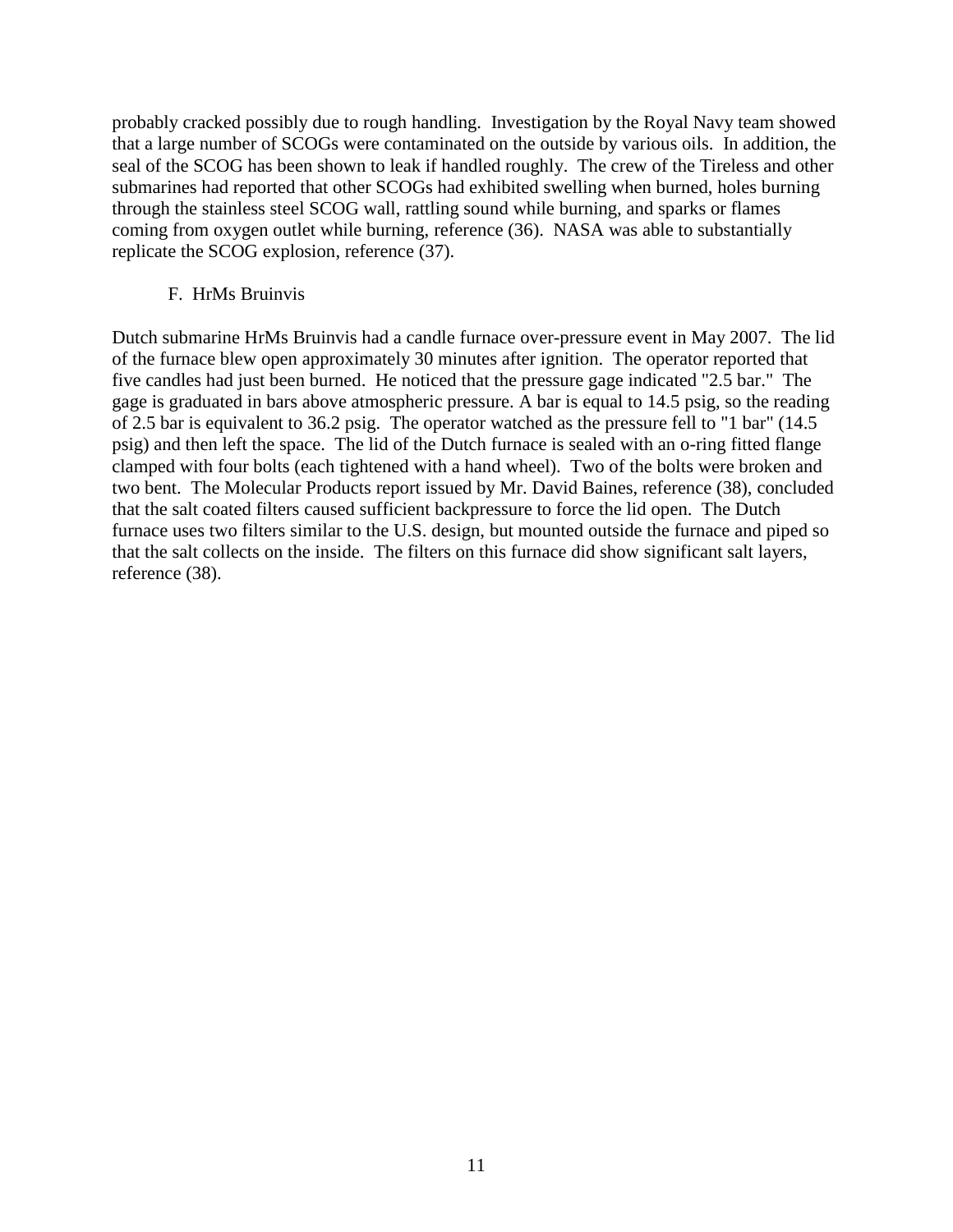#### **XI. References:**

- 1. Du Bois, LCDR Eugene F., Submarine Ventilation, Review of Recent Work on Air Purification in Submarines, Bulletin No.4, Bureau of Medicine and Surgery, March 15, 1919
- 2. Erersole, J.H., *The New Dimensions of Submarine Medicine*, New England Journal of Medicine, 262: 599-610, March 24, 1960
- 3. White, J.C., Atmospheric Control in the True Submarine, Report of NRL Progress, 5465, PB-161518, December 1958.
- 4. Schechter, W.H., Miller, R.R., Bovard, R.M., Jackson, C.B. and Pappenheimer, J.R., *Chlorate Candles as a Source of Oxygen*, Ind. Eng. Chem. 32:2348, November 1950.
- 5. Smith, S.H., Jr., *Chlorate Oxygen Candles*, chapter 15, Miller, R.R, Piatt, V.R., editors, The Present Status of Chemical Research in Atmosphere Purification and Control on Nuclear-Powered Submarines, NRP Report 5465, April 21, 1960
- 6. Lide, David, editor-in-chief, Handbook of Chemistry and Physics, 80<sup>th</sup> edition, CRC Press Ltd., 1999
- 7. http://www.analytyka.com.mx/tabla%20periodica/MSDS/Na/SODIUM%20 PERCHLORATE.htm
- 8. Mausteller, J.W., Mine Safety Appliances Corporation, *Oxygen Generating Systems*, Kroschwitz, J., I., Howe-Grant, M., editors, Kirk-Othmer Encyclopedia of Chemical Technology, fourth edition, John Wiley and Sons, Inc., 1996
- 9. Purdue AAE Propulsion page, [http://cobweb.ecu.purdue.edu/~propulsi/](http://cobweb.ecu.purdue.edu/~propulsi/%20propulsion/)  [propulsion/c](http://cobweb.ecu.purdue.edu/~propulsi/%20propulsion/)omb/propellants.html
- 10. Nuclear Submarine Atmosphere Control Manual, S9510-AB-ATM-010/(U), Vol 1, Rev 4, October 17, 2008.
- 11. Musick, J.K., Gustafson, P.R., *Chlorate Candles*, chapter 4, Piatt, V.R., White, J.C., editors, Second Annual Progress Report, The Present Status of Chemical Research in Atmosphere Purification and Control on Nuclear-Powered Submarines, NRL Report 5814, August 29, 1962
- 12. Molecular Products web site [http://molprod.realnet2000.co.uk/video.htm.](http://molprod.realnet2000.co.uk/video.htm)
- 13. Musick, J.K., Gustafson, P.R., *Chlorate Candles*, chapter 3, Piatt, V.R., Ramskill, E.A., editors, Annual Progress Report, The Present Status of Chemical Research in Atmosphere Purification and Control on Nuclear-Powered Submarines, NRL Report 5630, July 14, 1961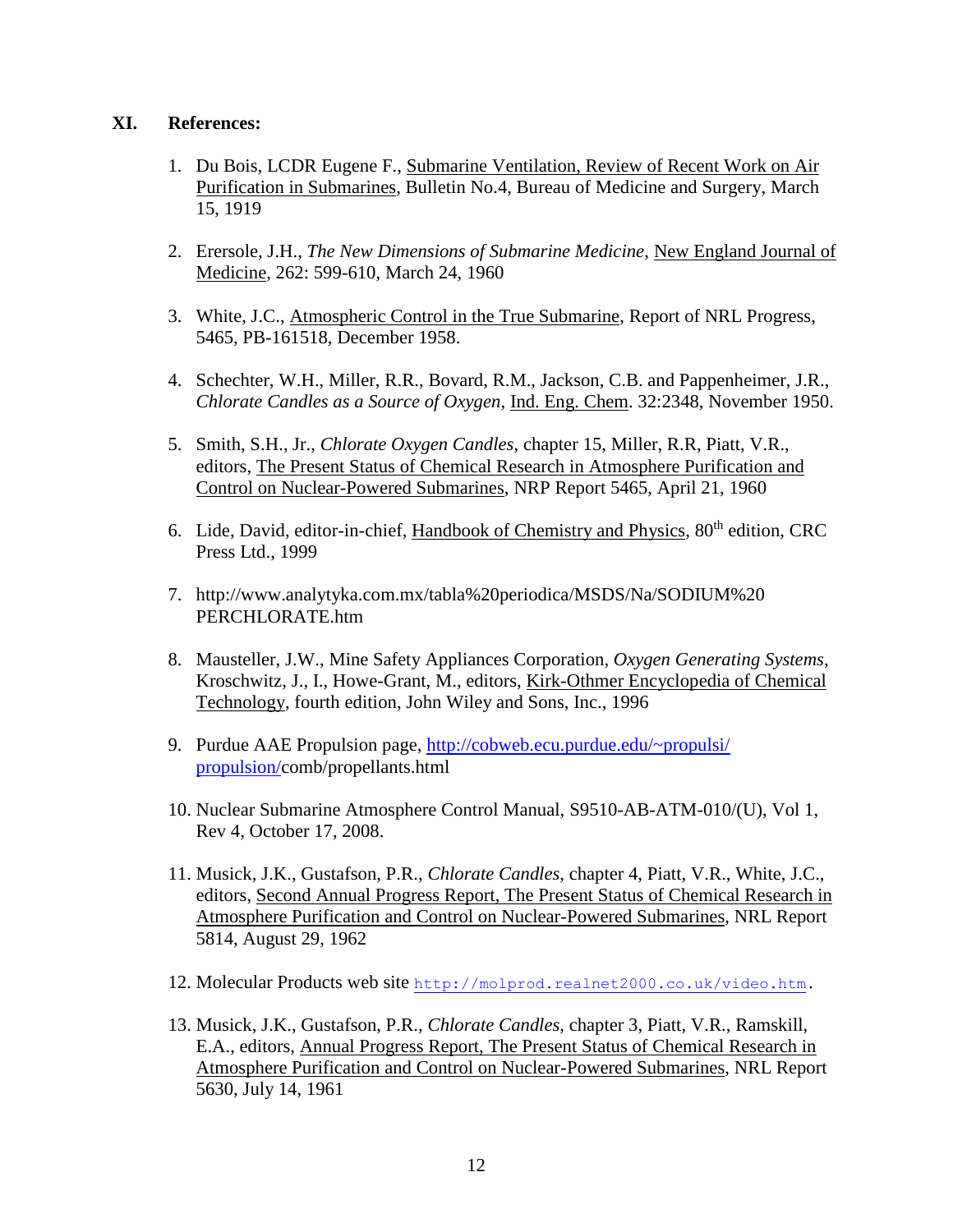- 14. Gustafson, P.R., Smith, S.H., Miller, R.R., Chlorate-Candle Fabrication by Hot Pressing, NRL Report 5732, January 23, 1962
- 15. Gutstafson, P.R., Chlorate Candle for Oxygen Production, United States Patent Office, Patent number 3,207,695, September 21, 1965
- 16. Chlorate Candles drawing (4460-0-875-4568), CS-4460-0001, Defense Supply Center Columbus, Revision G, May 5, 2006
- 17. Department of Navy Report, 3996 Ser 20/067-08, "Forwarding of Product Verification Testing results of Chlorate Candles, Submarine Use, Breathing Oxygen Supply, NSN 4460-00-875-4568," dated April 10, 2008
- 18. Miller, R.R., *The Oxygen-Candle Salt Filter*, chapter 6, Miller, R.R., Piatt, V.R., editors, Sixth Annual Progress Report, The Present Status of Chemical Research in Atmosphere Purification and Control on Nuclear-Powered Submarines, NRL Report 6722, June 18, 1968
- 19. Carey, R.B., The Effects of High-Impact Shock on Backup Systems for Submarine Atmosphere Control, Naval Ship Research and Development Center, Bethesda, MD, Report 8-981, April 1972
- 20. Brown, F.E., Burrows, J.A., McLaughlin, H.M., *The decomposition of Potassium Chlorate. Spontaneous Decomposition Temperatures of Mixtures of Potassium Chlorate and Manganese Dioxide*, The Journal of American Chemical Society, Vol. 45, No. 6, June 1923
- 21. Schechter, W.H., Chlorate Candles as Oxygen Yielding Compositions, United States Patent Office, Patent number 2,469,414, May 10, 1949
- 22. Thompson, T.L., Chemical Oxygen Generator, United States Patent Office, Patent number 3,702,305, November 7, 1972
- 23. Heintz, C.E., Cobalt Oxide Chlorate Candle, United States Patent Office, Patent number 4,073,741, February 14, 1978
- 24. Zhan, Y., Kshirsagar, G., Ellison, J.E., Cannon, J.C., *Catalytic Effects of Non-oxide Metal Compounds on the Thermal Decomposition of Sodium Chlorate*, Industrial and Engineering Chemistry Research, Vol. 32, No. 5, 1993
- 25. Zhan, Y., Kshirsagar, G., Ellison, J.E., Cannon, J.C., *Catalytic and Inhibiting Effects of Barium Peroxide and Hydroxide on the Decomposition of Sodium Chlorate*, Thermochimica Acta, Vol. 261, 1995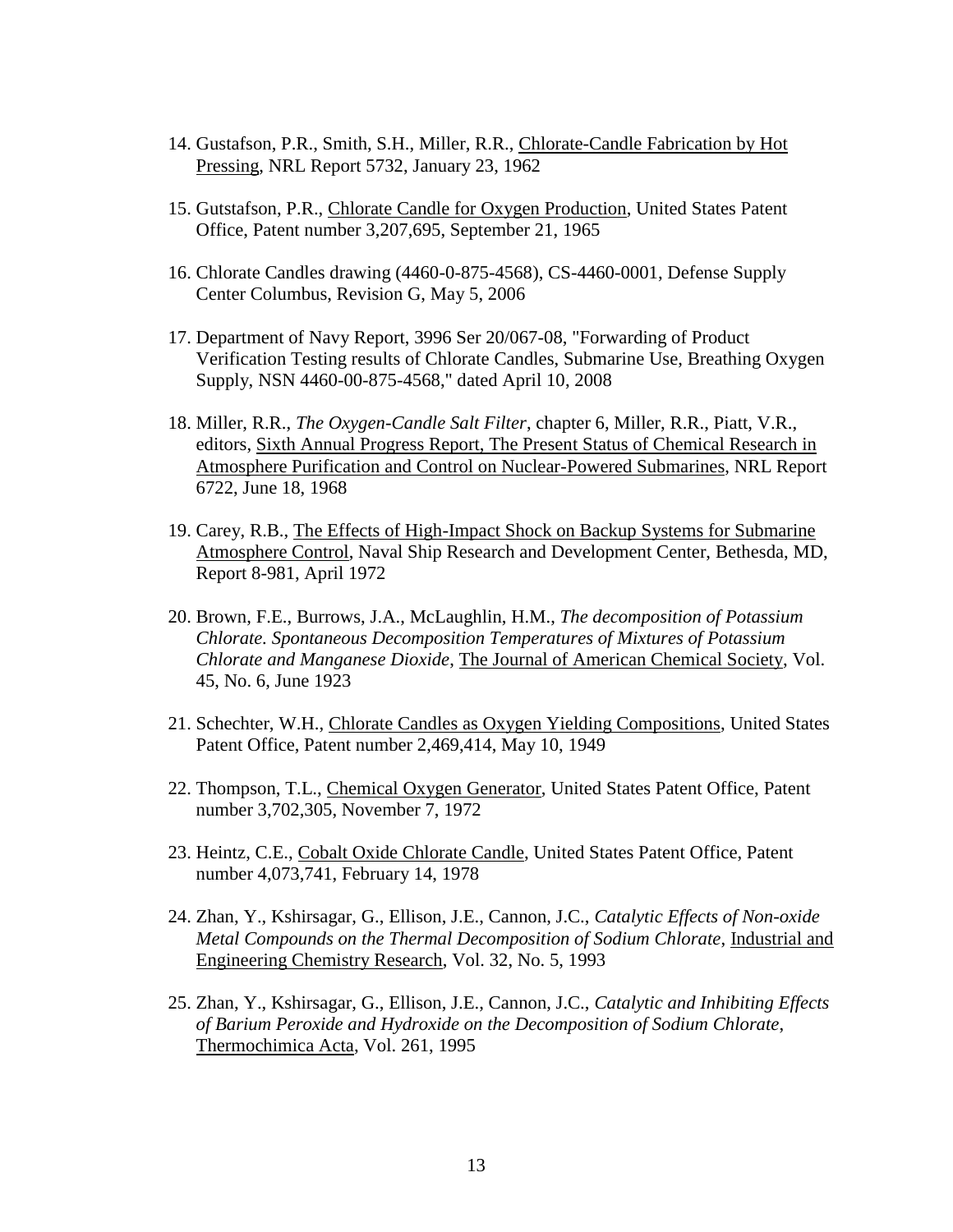- 26. Zhan, Y., Kshirsagar, Cannon, J.C., *Catalytic Decomposition of Alkali Metal Chlorates and Perchlorates,*, Recent Research and Development in Material Science, Vol. 1, 1998
- 27. Shafirovich, E., Mukasyan, A.S., Varma, A., Kshirsagar, G., Zhan, Y., Cannon, J.C., *Mechanism of Combustion in Low-Exothermic Mixtures of Sodium Chlorate and Metal Fuel*, Combustion and Flame, Vol. 128, 2002
- 28. Shafirovich, E., Changjun, Z., Ekambaram, S., Varma, A., Kshirsagar, G., Ellison, J.E., J.C., *Catalytic Effects of Metal on Thermal Decomposition of Sodium Chlorate for Emergency Oxygen Generators*, Industrial and Engineering Chemistry Research, Vol. 46, No. 10, 2007
- 29. Chlorate Candles drawing (4460-0-875-4568), CS-4460-0001, Defense Supply Center Columbus, Revision G, June 24, 2002.
- 30. Personal communication with John Graff, NASA Johnson Space Center and with Jon Haas, NASA White Sands Test Facility, 2008
- 31. Personal communication with Harold Beeson and Jon Haas of NASA White sands Test Facility, December 2007
- 32. ASTM G94-05, *Standard Guide for Evaluating Metals for Oxygen Service*, American Society for Testing and Materials, 100 Barr Harbor Dr., West Conshohocken, PA.
- 33. Aircraft Accident Report, "In-Flight Fire and Impact with Terrain ValuJet Airlines, Flight 592, DC-9-32, N904VJ, Everglades, Near Miami, Florida, Mat 11, 1996," National Transportation Safety Board Report PB97-910406, August 19, 1997
- 34. Witzenburg, D.L., Commanding Officer USS Seawolf, SSN 575, letter report, "Oxygen Candle Furnace Fires On Board USS Seawolf (SSN 575), 9000 SSN 575:9:Ser 131, April 6, 1985 (included as enclosure 2 to reference 33)
- 35. Doyle, R.J., Campana, J.E., Mitchell, C.A., final report, "Analysis of Oxygen Candle Furnace Fires on Board USS Seawolf (SSN 575), Final Report," NRL report 9515/Prob 61-1647-B5, Ser 6110-465, Aug 19, 1985.
- 36. Report of the Board of Inquiry into the Circumstances Surrounding the Deaths of LOM(WSM) Paul David McCann D252555M and OM(WSM)2 Anthony Huntrod D261007R and the Injury to xxxxx of Her Majesty's Ship Tireless on 20 March 2007, <http://www.mod.uk/nr/rdonlyres/20fb4165-ec92-418d-b6e7- 16ba599f11a/0/boi\_hms tireless.pdf>
- 37. NASA Report WSTF-IR-129-001-08, "Investigation, Analysis, and Testing of Selfcontained Oxygen Generators," Lyndon B. Johnson Space Center, White Sands Test Facility, Dec 1, 2008